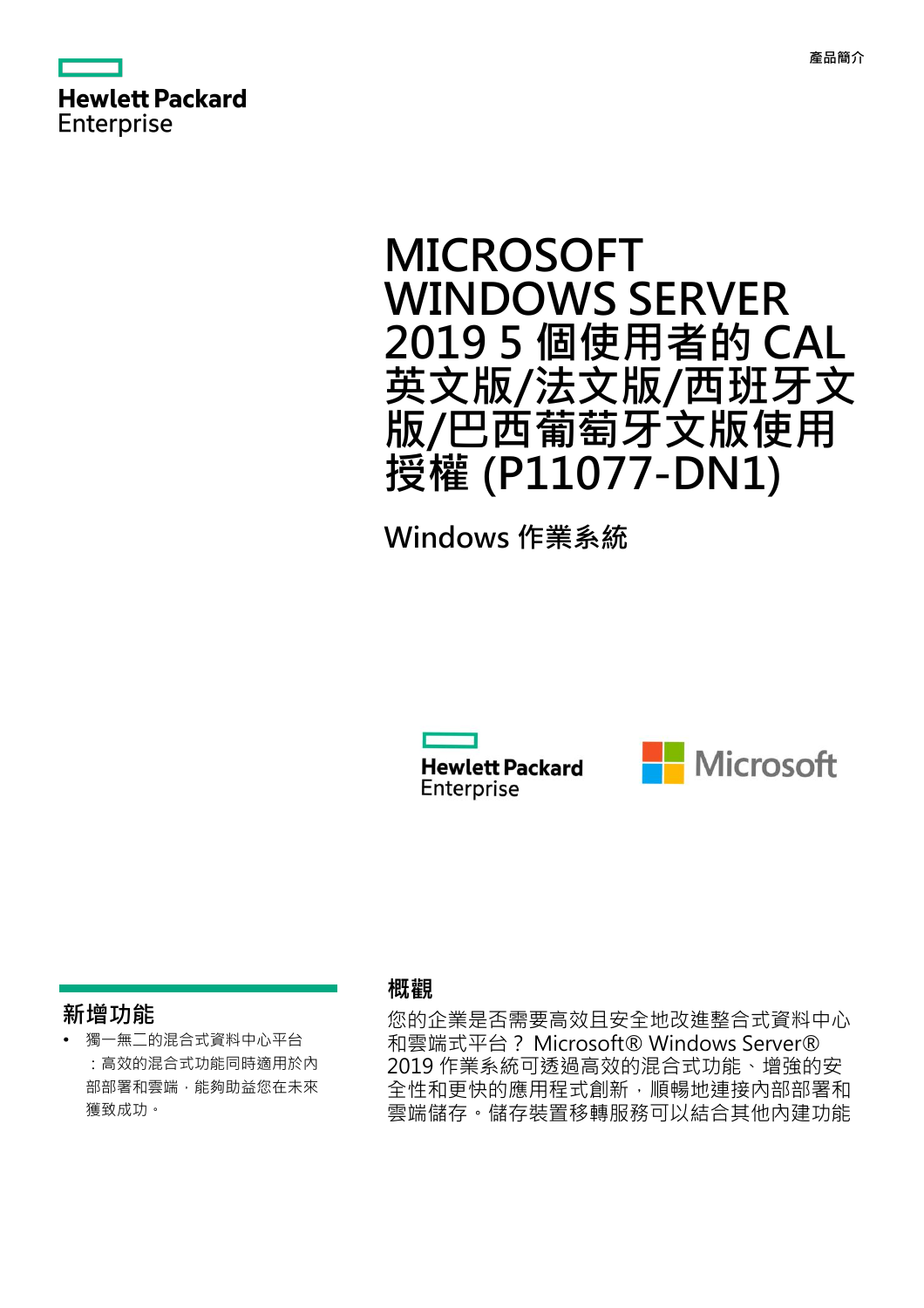- **·** 最佳回應時間:增強的安全性功能 有助於偵測並回應新出現的威脅、 防止攻擊、降低安全性漏洞風險 ,以及保護您的業務資料。
- **·** 更快的應用程式創新:使用雲端原 生應用程式讓現有應用程式走向現 代化,並擘劃未來發展方向。
- **·** 更完善的超融合式基礎架構 (HCI):透過可同時滿足運算和儲存 需求且延展性更佳的 HCI,以更低的 維護成本執行應用程式和工作負載  $\bullet$
- **·** 適用於 Windows Server® 2019 的 Microsoft® AMD 試驗計畫:6 個 全新 AMD 特定額外授權僅適用於具 有 48 和 64 核心處理器的 AMD EPYC「Rome」系統。

(例如,儲存裝置複寫),來輕鬆且高效地移轉伺服器 並實現基礎架構現代化。這些創新進一步擴充了 Windows Server 2016 內建的安全性基礎, 可協助組 織降低維護成本、管理特殊存取權並保護作業系統。 憑藉強大的安全層級,以及可提高企業效率和生產力 的各種創新, Windows Server 2019 與 HPE 伺服器 、儲存裝置和網路解決方案的強強聯手,提供可讓您 圓滿達成業務目標的堅實技術。

# **功能**

#### **儲存裝置移轉和儲存裝置複寫**

儲存裝置移轉服務是一種精靈式技術,可讓您輕鬆將伺服器移轉至更 新版本的 Windows Server 或移轉至 Microsoft Azure 中,而不用重 新配置應用程式或使用者。

Windows Server 2019 Standard 現已提供儲存裝置複寫功能,但與 **Windows Server 2019 Datacenter** 的完整功能相比仍存在某些限制 。測試容錯移轉是一項獨特功能,它能透過掛接目標儲存裝置來驗證 複寫或備份資料,而無需進行容錯移轉。

#### **混合式雲端和安全性**

Windows Server 2019 提供系統見解,其本機分析功能和高準確性 預測,可將針對內部部署 Windows Server 的被動管理轉變為主動照 護。

隨選的 Server Core 應用程式可大幅提升 Windows Server Core 安 裝選項的應用程式相容性。

Windows Defender 進階威脅防護 (ATP) [1] 可存取 Azure 大量安全 性資源所支援的深度核心和記憶體感應器,有助於在 Windows Server 2019 端點上提升主動式安全性並減少暴露,同時實現快速回 應動作。

藉由支援受防護的 Linux® VM 來降低安全性漏洞風險,擴充 Windows Server 可以在虛擬化環境中保護的作業系統範圍。

#### **Windows Administration Center 和 Azure 整合**

Windows Server 2019 提供可免費下載的 Windows Administration Center,這是內建管理工具 (例如,同服器管理員和 Microsoft Management Console (MMC)) 的瀏覽器型現代化演進  $\bullet$ 

包含從整合初始組態到管理雲端式服務的所有內容,從而透過 Azure 雲端服務 (如 Azure備份、Azure 檔案同步和 Azure Site Recovery) 實現持續的業務永續性和安全性。

Windows Administration Center 可做為管理採用 Azure 服務之內 部部署機器的入口。它與用於在初始設定流程之後進行管理、監控及 配置的 Azure 入口網站不同。

Windows Administration Center 可以對復原點進行還原並執行其 他動作。它還用作 Windows Server 2019 儲存裝置移轉服務的精靈 式簡化使用者介面,可將伺服器工作負載從舊版 Windows Server 移 轉至最新的 Windows Server 2019 機器。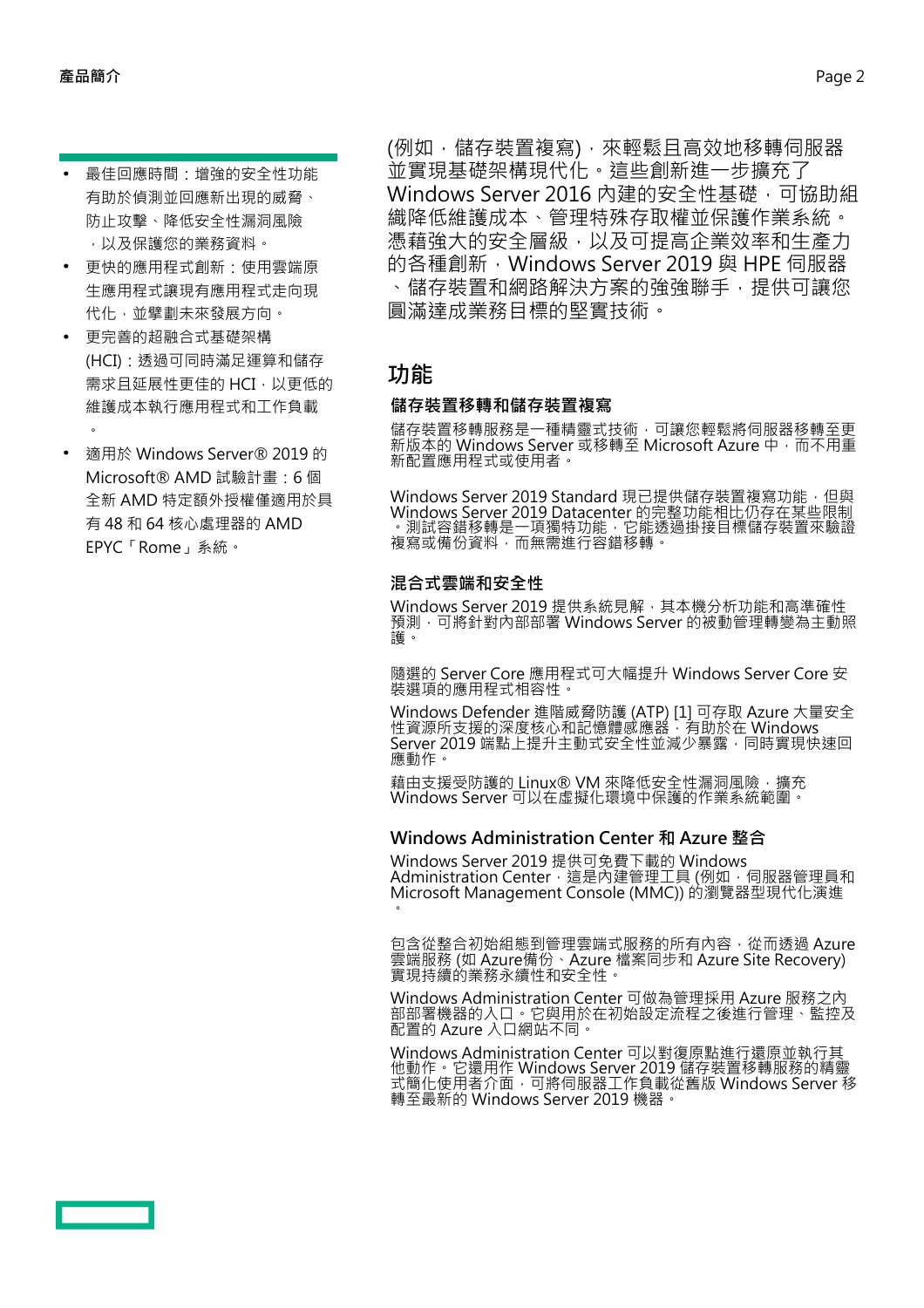您可以繼續使用 Azure 入口網站, 在 Azure 廣泛且不斷增長的雲端 服務範圍內大規模管理伺服器,並使用深層連結來檢視彙總資訊以監 控工作和警示。

#### **Microsoft® AMD 試驗計畫**

此計畫可為 Windows Server® 2019 提供最經濟、最節能的單插槽 和雙插槽 HPE ProLiant 平台,同時降低了高核心數系統的作業系統 授權成本。這項限時提供的計畫於 2020 年 8 月 3 日推出,2021 年 6 月 30 日截止。

試驗平台僅限搭載 AMD EPYC™「Rome」處理器且每個處理器具有 32 個以上核心的平台。這是另一個適合虛擬化/超融合式基礎架構 (以 Windows Server 2019 Datacenter 為基礎的 Microsoft Azure Stack HCI) 和多用途應用 (Windows Server 2019 Standard) 的絕佳 選擇。

準備好迎接 HPE ProLiant DL325 或 HPE ProLiant DL385 Gen10/Gen10 Plus 伺服器加上 AMD EPYC™「Rome」處理器 (48 或 64 核心) 及 Windows Server 2019 Standard 或 Datacenter 的強 大組合 – 所有核心皆會使用,但授權範圍僅限每個 CPU 的 32 個核 心。